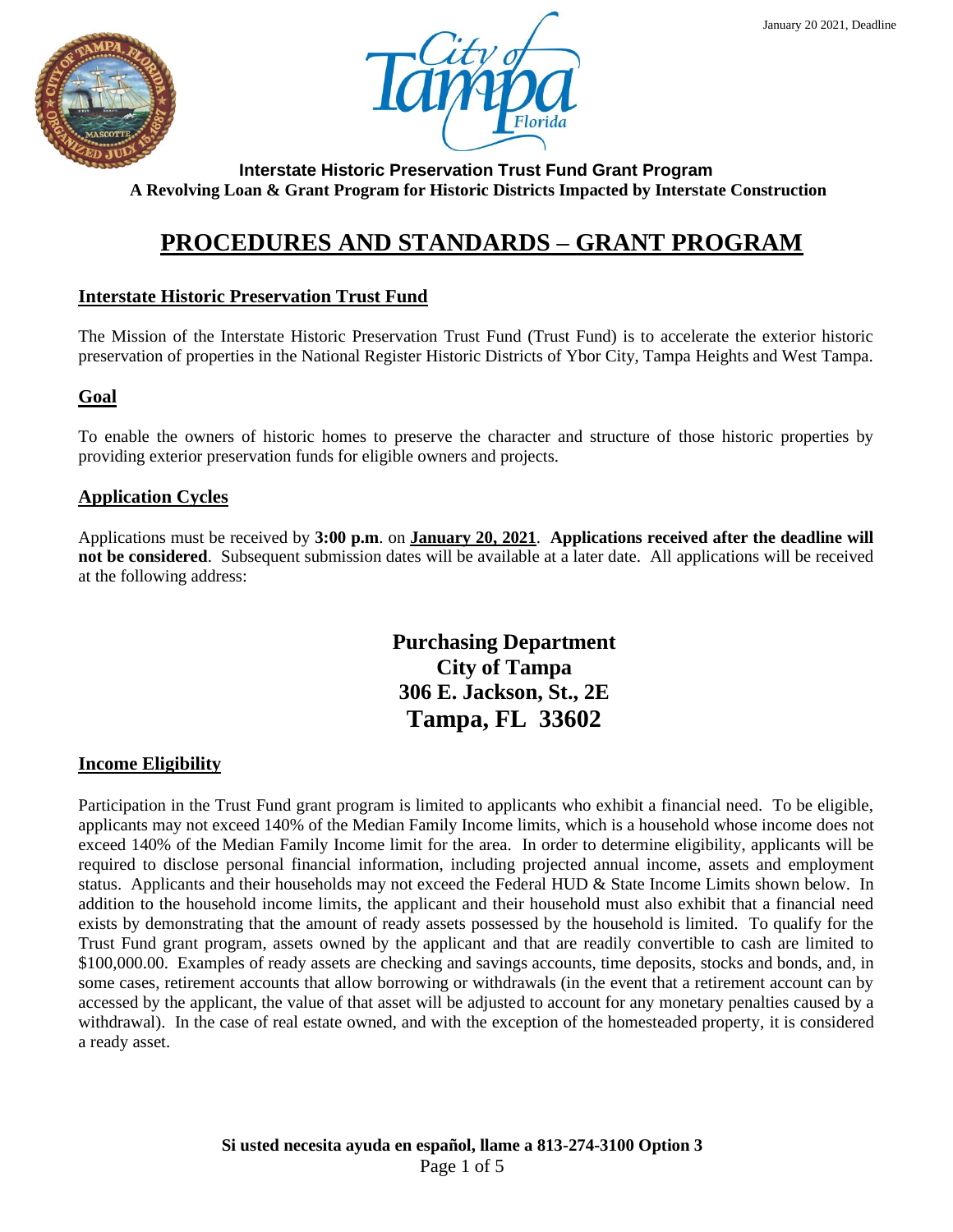



#### **Federal HUD & State Income Limits**

| $HOUSEHOLD SIZE =$                                                                                                              |  |  |  | 1 Person   2 Persons   3 Persons   4 Persons   5 Persons   6 Persons   7 Persons   8 Persons |  |
|---------------------------------------------------------------------------------------------------------------------------------|--|--|--|----------------------------------------------------------------------------------------------|--|
| Above Moderate-Income limit   \$ 69,020   \$ 78,820   \$ 88,620   \$ 98,420   \$ 106,400   \$ 114,240   \$ 122,080   \$ 129,920 |  |  |  |                                                                                              |  |

## **Application Procedure**

a) Who Can Apply?

The Property Owner of a Homesteaded property for which the grant award is sought.

b) Interested applicants shall obtain an application for assistance under the Trust Fund from the City of Tampa Historic Preservation Division. The Historic Preservation Division shall determine eligibility of the project under the requirements of the Trust Fund.

The City of Tampa reserves the right to reject any and all applications with or without cause, waive any informality of any application, cancel the application cycle, and make all awards in the best interest of the City and the Interstate Historic Preservation Trust Fund.

**Eligibility Requirements** (all of the following eligibility requirements must be met)

- Located in the National Register Historic Districts of Ybor City, Tampa Heights or West Tampa and constructed more than seventy-five (75) years prior to the date of the application.
- Funds cannot be used for acquiring vacant property.
- The property for which the grant award is sought must be the legal Homestead of the applicant.
- All exterior work included in the application adheres to the *Secretary of the Interior's Standards for the Rehabilitation of Historic Buildings*.
- Work identified in the scope of the project in the application has not been initiated.
- Properties located within a Local Historic District or that have been designated as a Local Landmark must receive a Certificate of Appropriateness, through the appropriate architectural review commission, prior to receiving a grant award.
- Applicants and their households must satisfy Above Moderate-Income limit per household criteria provided above.

## **Verification of Homestead**

Applicants may be required to provide evidence that the property, for which the grant award is being sought, is recognized by the Hillsborough County Property Appraiser as the legal Homestead of the property owner.

## **Disbursement of Grant**

The City of Tampa will make one payment disbursing the grant award upon completion of the approved Project. The payment will be made directly to the Project contractor. Proper documentation of the Project expenses, that are reasonable in amount and directly related to and necessary for completion of the Project, will be required prior to disbursement. Within 30 days of the completion of the Project, the grant awardee shall submit the Project Completion and Inspection Request form and a final Project Invoice to the City of Tampa's Historic Preservation Division. It is the intent of the Interstate Historic Preservation Trust Fund Grant Program to disburse payment to the Project contractor within two weeks of receipt of an acceptable invoice and satisfactory inspection of the

**Si usted necesita ayuda en español, llame a 813-274-3100 Option 3**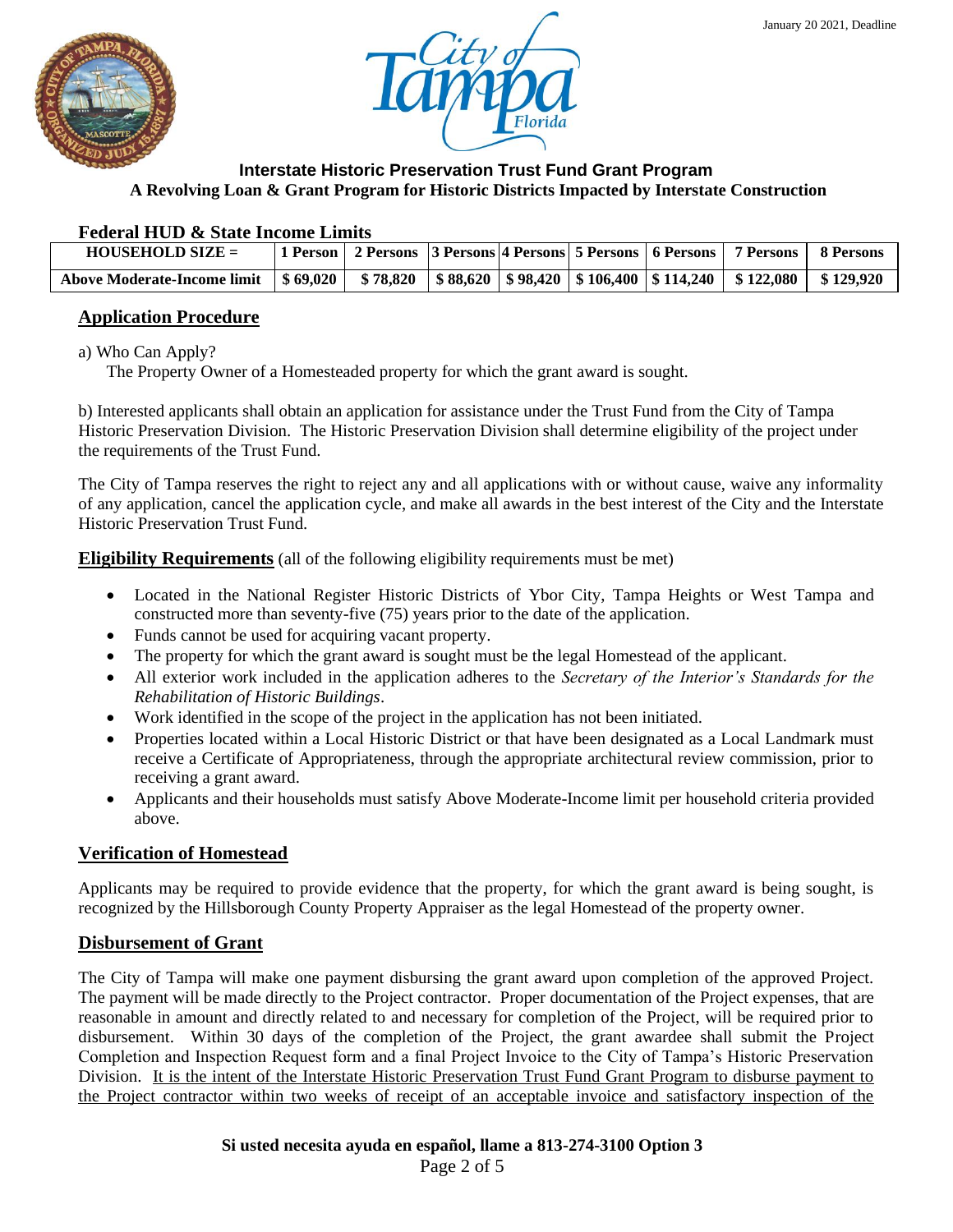



Project, by an authorized representative(s) of the City of Tampa, to verify that the Project has been completed according to the application submission and related project documents.

# **Covenant and Restrictions**

All Grant Award Recipients will be required to sign the *Agreement and Declaration of Covenants and Restrictions* (Exhibit C), which shall be effective for a period of five years from the date of the grant award disbursement.

## **Review Process**

The City of Tampa evaluates all applications on a competitive basis. The Interstate Historic Preservation Trust Advisory Committee will advise the Mayor of Tampa and Tampa City Council on the allocation of the funds available for distribution.

## **Evaluation Criteria for Application**

*The Interstate Historic Preservation Trust Fund Advisory Committee (Committee) will utilize the following criteria to evaluate and rank each eligible project received in the application cycle. The Committee will evaluate and rank each application based, in general, upon the selection criteria identified below and the extent to which the project fulfills the mission of the Trust Fund. It is the responsibility of the applicant to demonstrate clearly within the application that the project addresses the evaluation criteria. The criteria that will be used as a general guide to evaluate and rank the application including, but is not limited to, the following:* 

- Appropriateness of the project as it relates to the *Secretary of the Interior's Standards for Rehabilitation*.
- Project alleviates or prevents endangerment of historic property.
- Thoroughness of Application. (i.e.: That there is adequate information provided in the application submission to assess the likelihood of the Project's successful and timely completion)
- Importance of the structure as to its historic and/or architectural significance. For example, a contributing structure in an historic district will rank higher than a non-contributing structure.
- Financial need of the applicant, including consideration of any previous funding received for the property in the prior 10 years and the ability of the property owner to maintain the improvements enabled though the grant, while retaining ownership of the property.

## **Eligible Activities**

- Structural Stabilization;
- Exterior restoration, rehabilitation, or reconstruction of architectural details; and,
- Electrical, mechanical and plumbing improvements necessary for proper preservation and/or exterior improvements to the structure.

Examples of projects that may qualify for a grant award include, but are not limited to, the repair of foundation walls, exterior siding, window repair or replacement, exterior doors, roof repair or replacement, replacement of knob and tube wiring, structural work, porch repairs or reconstruction, and removal or replacement of previous inappropriate exterior alterations.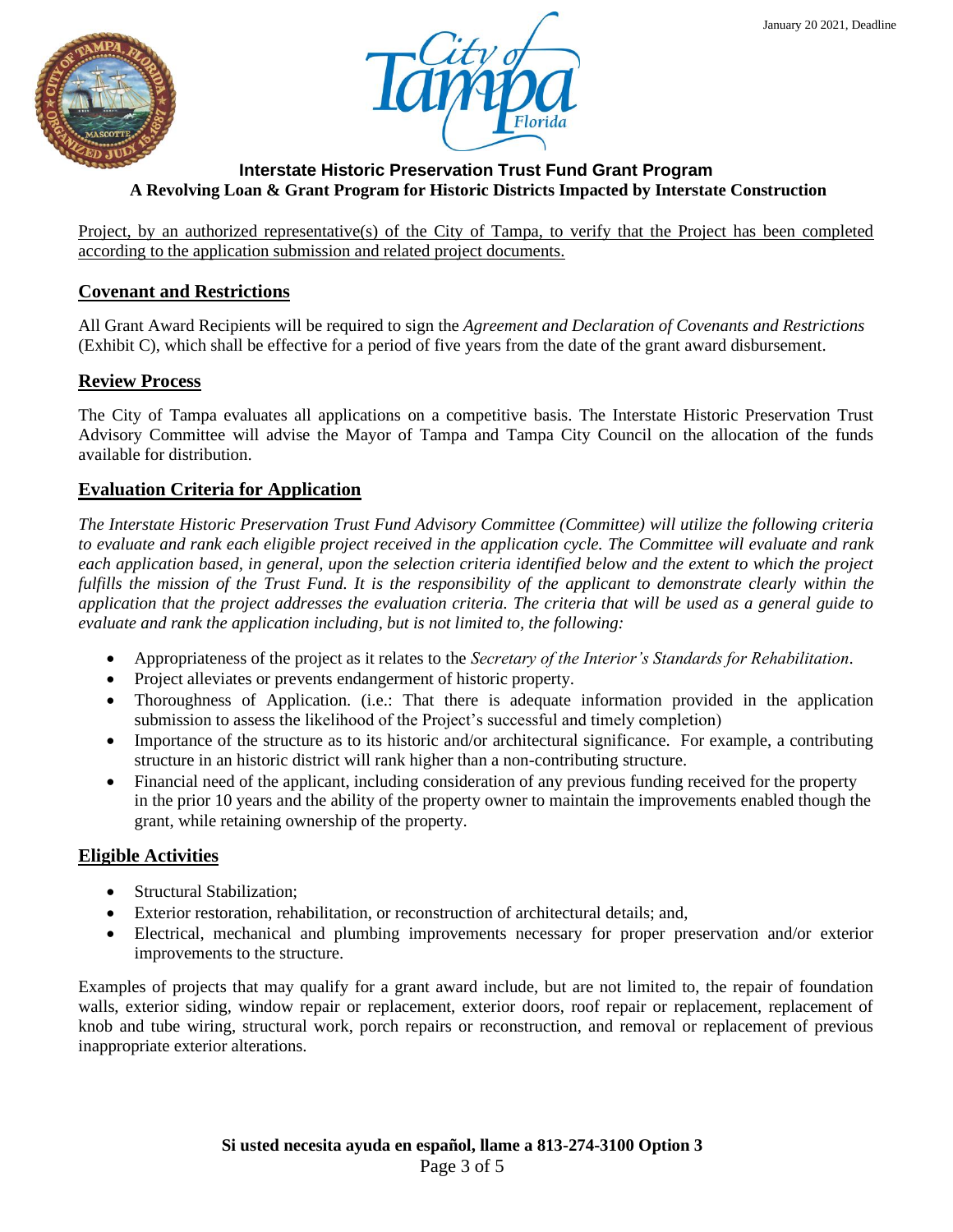



# **Approval of Project Plans**

Approval of Project plans by City of Tampa Historic Preservation staff is required **prior** to initiation of the approved Project. Applicants that initiate or complete the Project work without prior approval will be disqualified from receiving a grant award.

#### **Inspections**

Periodic inspections will be made based on the scope of work to ensure compliance with the *Secretary of the Interior's Standards*. Prior to the disbursement of the grant, a final inspection will be made by an authorized representative(s) of the City of Tampa to ensure that the scope of work for which the grant is requested has been completed as described in the application submission.

#### **Grant Program Requirements**

- a) Eligible property owners may submit one grant application per application cycle, requesting a minimum amount of \$1,500.00 and a maximum amount of \$15,000.00 per qualified project.
- b) The property for which an award is being requested must be the legal Homestead of the applicant at the time of the application deadline, as recognized by the Hillsborough County Property Appraiser.
- c) Applicants and their households must satisfy Moderate Income household levels referenced above and household income levels may not exceed 140% of the Median Family Income of the area. Additionally, the amount of ready assets owned by the applicant and that are readily convertible to cash are limited to \$100,000.00.
- d) A homeowner that is awarded a grant is ineligible for additional funding through the Trust Fund Grant Program for a period of ten (10) years from the date that the prior grant award was disbursed.
- e) Applications that have a funding deficit are ineligible for consideration. The Total Costs of Project must be covered by the Total Project Funding. The grant award shall not exceed the cost of the approved work.
- f) Approval of the Project plans by City of Tampa Historic Preservation staff is required prior to initiation of the approved Project. Applicants that initiate or complete the Project work without prior approval of the Project plans will be disqualified from receiving a grant award.
- g) Grant recipients are required to complete the Project within one year of the grant award date. **Project work must be completed by licensed contractors.**
- h) The owner shall be required to execute a covenant running for a five (5)-year period with the City of Tampa that ensures that the improvement to the property that is funded through the grant award will be properly maintained in compliance with the *Secretary of the Interior's Standards*.
- i) ad Valorem taxes on the property for which a grant award is sought must be current as of the date of application submission.
- j) The total post-rehabilitation loan to value of the property may not exceed 100%.